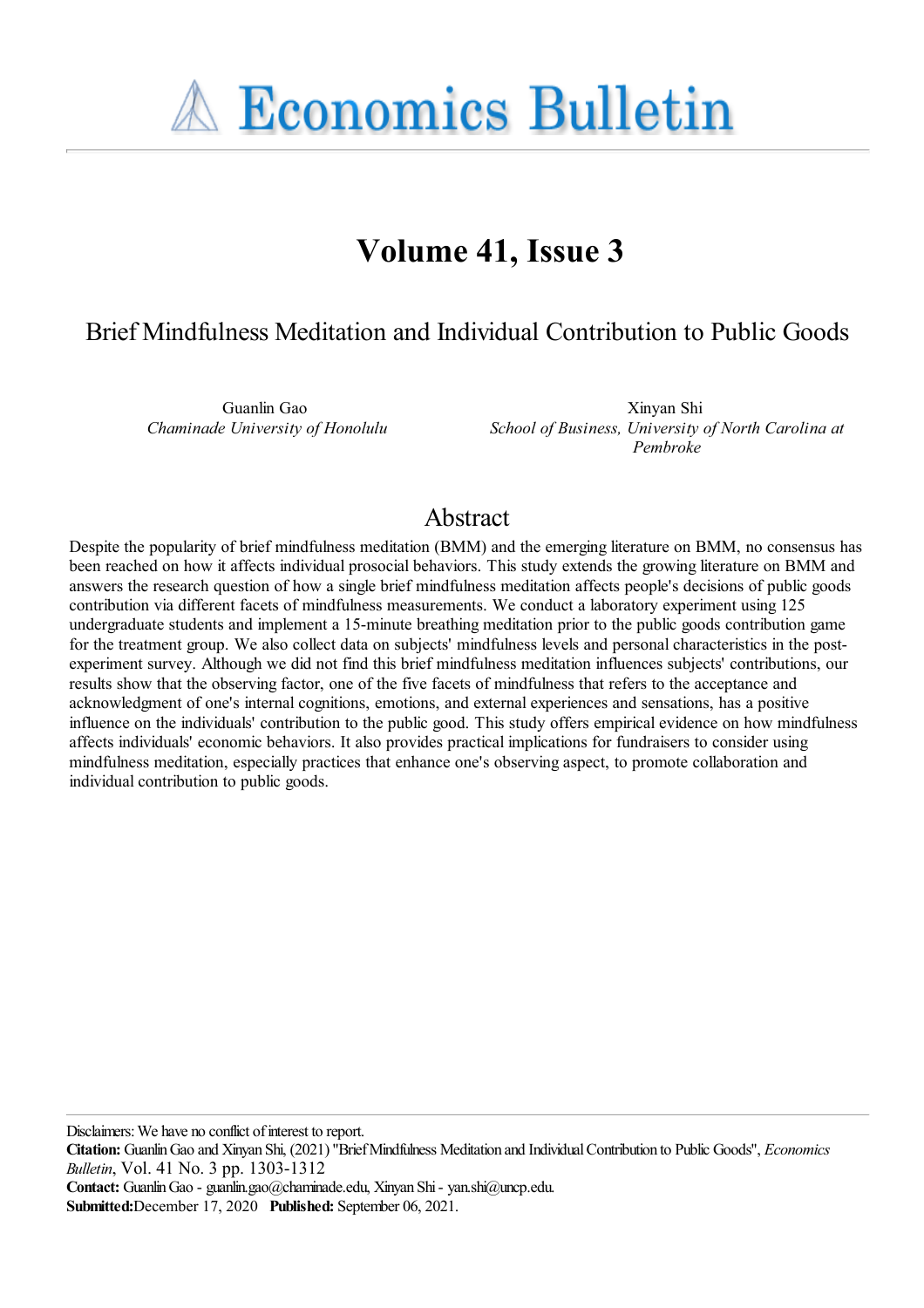#### **1. Introduction**

Mindfulness is an umbrella term including many forms of practice to raise one's attention, awareness, and acceptance of the present moment in a non-judgmental way (Kabat-Zinn, 1994; Langer and Moldoveanu, 2000; Van Dam and van Vugt, 2017). Previous theoretical and empirical studies show that a person's mindfulness level is positively related to one's psychological well-being, such as increased life satisfaction and decreased perceived stress and mental distress (Brown and Ryan, 2003; Finkelstein-Fox, Park, and Riley, 2019; Ryan and Deci, 2000; Weng et al., 2013; Young and Baime, 2010). Research also shows that one's mindfulness level is associated with the individual's prosocial emotions, such as empathy and compassion (Chambers, Gullone, and Allen, 2009; Luberto et al., 2018; Wallmark, Safarzadeh, Daukantaitė, and Maddux, 2013), and prosocial behaviors, such as altruism (Berry, 2020; Berry et al., 2018; Ilies, Egan, and Mantzios, 2019; Leiberg, Klimecki, and Singer, 2011). The positive impact of mindfulness training on prosocial behavior is also found in Condon, Desbordes, Miller, and DeSteno (2013) and Lim, Condon, and DeSteno (2015).

Brief mindfulness meditation (BMM) has recently gained its popularity due to the rapid expansion of online platforms and apps (Chen and Jordan, 2020). Although there is an emerging literature on BMM (for example, Arch and Craske, 2006; Erisman and Roemer, 2011; Johnson, David, and Currier, 2015; Larson, Steffen, and Primosch, 2013; Wenk-Sormaz, 2005; Wu, 2019), no consensus has been reached on how BMM affects individual prosocial behaviors. For example, Berry et al. (2018) found that BMM promotes the individual prosocial response to ostracized strangers. Nevertheless, Ridderinkhof, de Bruin, Brummelman, and Bögels (2017) found that BMM did not increase subjects' empathy levels. Moreover, previous studies show that the impacts of mindfulness practice vary among individuals due to their personal heterogeneities (Ashar et al. 2016; Baer, Smith, Hopkins, Krietemeyer, and Toney, 2006; Boellinghaus, Jones, and Hutton, 2014; Brown and Ryan, 2003; Chen and Jordan, 2020).

This study extends the growing literature on BMM and answers the research question of how a single brief mindfulness meditation affects people's contribution to public goods via different facets of mindfulness measurements. Many studies on individual contribution to public goods have used external factors, such as communication, reward, punishment, and the group size to promote individual contribution (e.g., Drouvelis, Metcalfe, and Powdthavee, 2015; Gächter, Renner, and Sefton, 2008; Isaac, Walker, and Williams, 1994; Stoddard, 2015). Others have explored internal factors of the individuals' psychological attributes, such as the Big Five personality traits (DeAngelo, Lang, and McCannon, 2016; Kurzban and Houser, 2001; Perugini, Tan, and Zizzo, 2005; Volk, Thöni, and Ruigrok, 2011, 2012). In this study, we extend the research scope to include the five mindfulness facets to further explore the how mindfulness practice affects individual contributions to public goods. Contrary to some psychology studies (e.g., Chen and Jordan, 2020; Condon, Desbordes, Miller, and DeSteno, 2013; Lim, Condon, and DeSteno, 2015) we incentivized our experiment since previous research shows that hypothetical payoffs may not elicit truthful responses from subjects (e.g., Harrison and Rutström, 2008; Murphy, Allen, Stevens, and Weatherhead, 2005; Vlaev, 2012). Our study also has a larger sample size compared with these studies.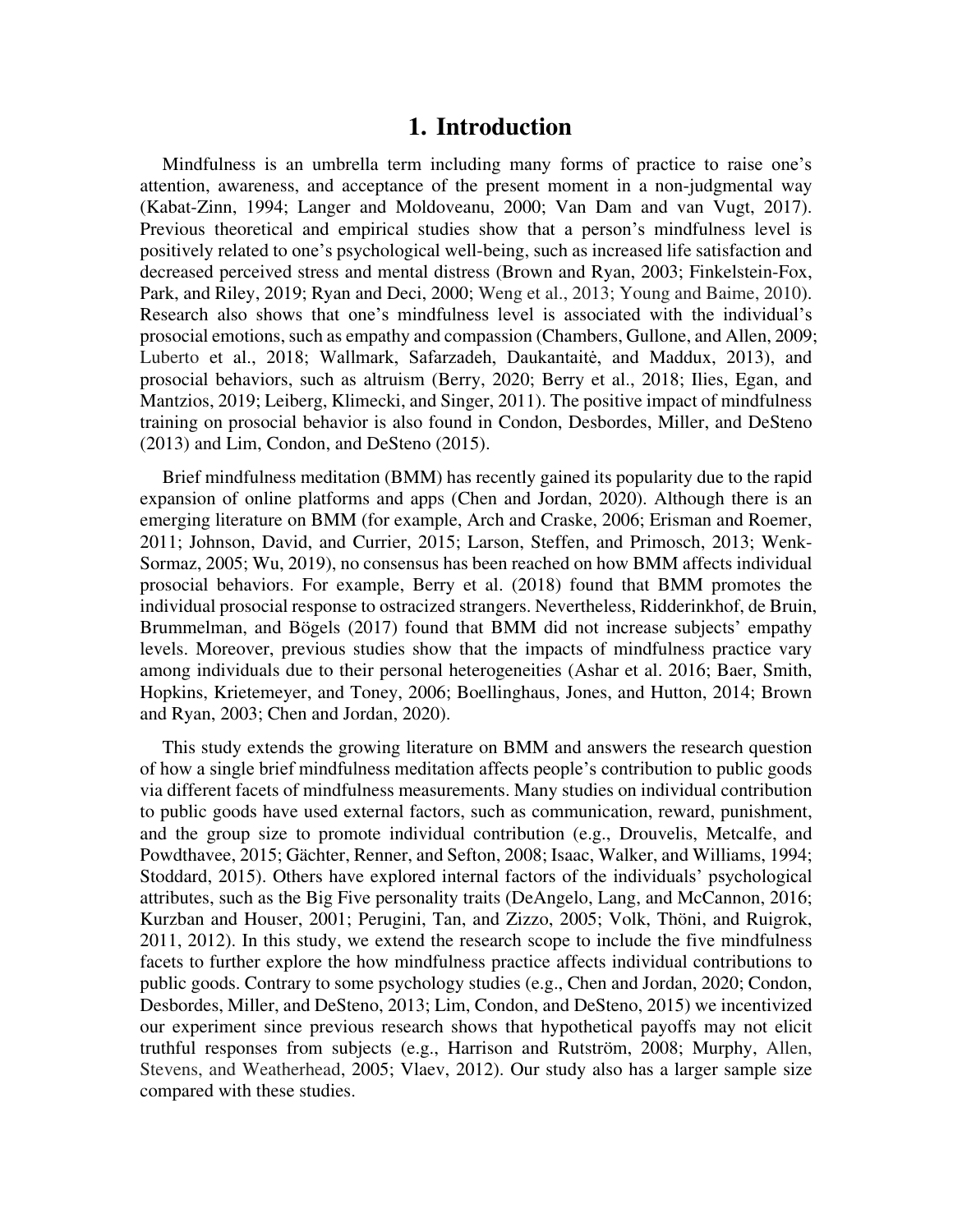To answer our research question, we conduct a laboratory experiment using 125 undergraduate students and implement a 15-minute breathing meditation prior to the public goods contribution game in the treatment group. We collect data on subjects' mindfulness levels and personal characteristics in the post-experiment survey. Our study results show that the *observing* factor, one of the five facets of mindfulness that refers to the acceptance and acknowledgment of one's internal cognitions, emotions, and external experiences and sensations, increases individual contribution to the public good. Our results also indicate that the impact of mindfulness on people's decisions in the public goods game may change over time.

To the best of our knowledge, this is the first study examining how a one-time BMM affects individual prosocial behaviors in the context of public goods contribution. This study offers empirical evidence on how mindfulness affects individuals' economic behaviors. It also provides practical implications for decision-makers for considering using mindfulness meditation, especially the practices promoting one's observing aspect, to encourage collaboration and individual contribution to public goods.

### **2. Experiment design and procedure**

We conducted the experiment in Spring 2016. Our subjects are undergraduate students at The University of North Carolina at Pembroke. We send an invitation email to all the undergraduate students in the subject pool and recruit 125 participants on a first-comefirst-serve basis. We randomly assign subjects into either the control group or the treatment group and pair them into groups of five to play a public goods contribution (PGC) game. The groups stay fixed during the entire experiment. Subjects do not know the identities of their group members. There is no communication within or between groups. Each participant receives an endowment of 20 tokens at the beginning of each round of the game and allocates the tokens between a private good and a public good. Each token contributed to the private good yields one token to the contributor exclusively. Each token contributed to the public good by any group member will be multiplied by 1.6 and equally shared among all group members. A subject's earning in a particular round of the game is

$$
(20 - Xi) + 1.6*(Xi + \sum_{j=1}^{4} Xj)/5, Xi, Xj \in Z [0,20]
$$

*Xi* is the subject's contribution to the public good, and *Xj* ( $j=1, 2, 3, 4$ ) is the contribution to the public good made by the other four group members.

We run the computerized experiment using ztree (Fischbacher 2007). Subjects play two practice rounds before the game starts. There are ten rounds of the game. Subjects observe the group's total contribution to the public good in the previous round before making their decisions of how many tokens to invest in the next round. Each subject's computer screen also displays his/her earning in the current round and the cumulative earning. We pay all rounds with an exchange rate of 1 token = \$.02. All this information is common knowledge.

Subjects in the control group and the treatment group follow exactly the same experiment procedure, except that those in the treatment group receive a single brief mindfulness intervention prior to the PGC game. The intervention is a 15-minute guided breathing meditation (Collier and Shi, 2020) derived from a meditation poem by Thich Nhat Hanh, read by a lifelong meditation practitioner. All subjects fill out the Five Facet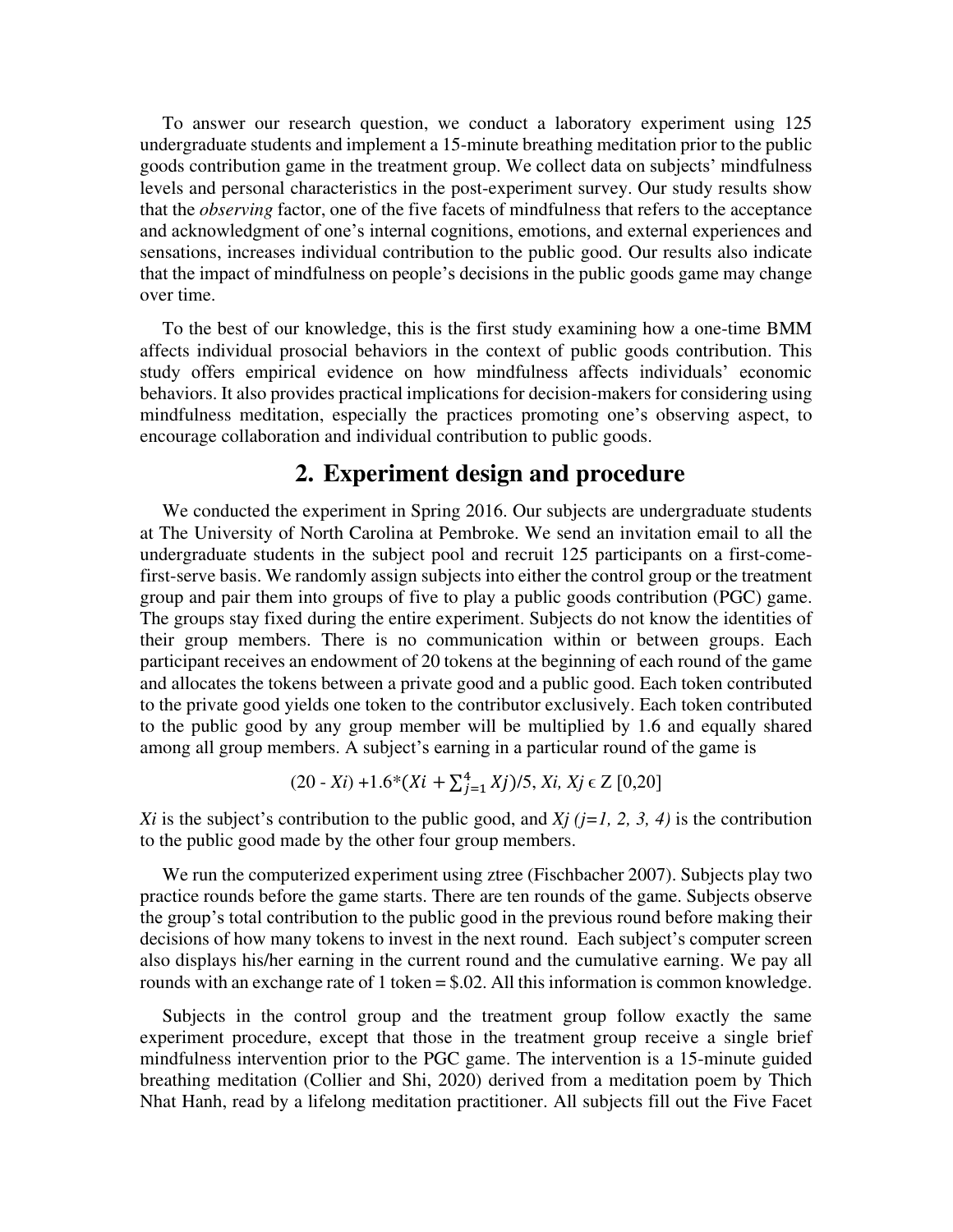of Mindfulness Questionnaire (FFMQ, Baer, Smith, Hopkins, Krietemeyer, and Toney, 2006. See the online appendix for the questionnaire) and answer basic demographic questions after the game. All the FFQM items are rated on a 5-point Likert-scale ranging from 1 (almost never) to 5 (always true). The sum of the items is used to evaluate subjects' scores received for each facet. We debrief subjects at the end of the experiment and pay them immediately. The entire experiment last about 45 minutes for the control group and an hour for the meditation treatment group. The average payments are \$10.3 and \$10.2 in the control and the treatment group, respectively, both including a \$5 participating fee. Subjects of the treatment group did not receive extra compensation for the longer experiment period.

#### **3. Results**

We are interested in understanding how a single brief mindfulness meditation affects people's contributions to the public good, and if there is any dynamic change in the relationship between their mindfulness level and contribution. Table 1 presents subjects' contribution to the public good. Although giving zero is the dominant strategy in the subgame perfect equilibrium, subjects still contribute about 50% of their endowment in each round. This observation is in line with the findings of previous studies (e.g., Chaudhuri, 2011). Contrary to the results of previous research (e.g., Dawes and Thaler, 1988; Fischbacher and Gachter, 2010), we did not find a decline in the subjects' contribution over time. We also observe that the average contributions of the treatment group are lower than those of the control group in each round except for the second and the ninth round, but the differences between these mean values are not statistically significant.

|                | Tokens contributed to the public good (mean) |                              |  |  |
|----------------|----------------------------------------------|------------------------------|--|--|
| Round          | Control: No Meditation (n=70)                | Treatment: Meditation (n=55) |  |  |
|                | 8.90 (5.588)                                 | 8.64 (5.559)                 |  |  |
| $\overline{2}$ | 9.61(5.757)                                  | 9.69(6.185)                  |  |  |
| 3              | 10.40(5.701)                                 | 9.60(6.537)                  |  |  |
| 4              | 11.03 (6.370)                                | 10.64(6.505)                 |  |  |
| 5              | 11.00(6.169)                                 | 9.96(6.301)                  |  |  |
| 6              | 11.97 (6.096)                                | 10.89 (6.540)                |  |  |
| 7              | 12.10(6.132)                                 | 10.95 (6.276)                |  |  |
| 8              | 11.61 (6.463)                                | 10.18(6.295)                 |  |  |
| 9              | 10.97 (6.679)                                | 11.25(6.331)                 |  |  |
| 10             | 11.83 (6.720)                                | 10.56 (6.423)                |  |  |

Table 1: Subjects' contributions to the public good

Standard errors in parentheses.

Moreover, we compared subjects' personal characteristics of the control and the treatment group, including age, gender, race, and school year. We do not find any statistical difference in the personal characteristics between these two groups. We use the Five Facet Mindfulness Scores (Baer, Smith, Hopkins, Krietemeyer, and Toney, 2006; Baer et al., 2008) to measure subjects' mindfulness levels, including observing, describing, acting with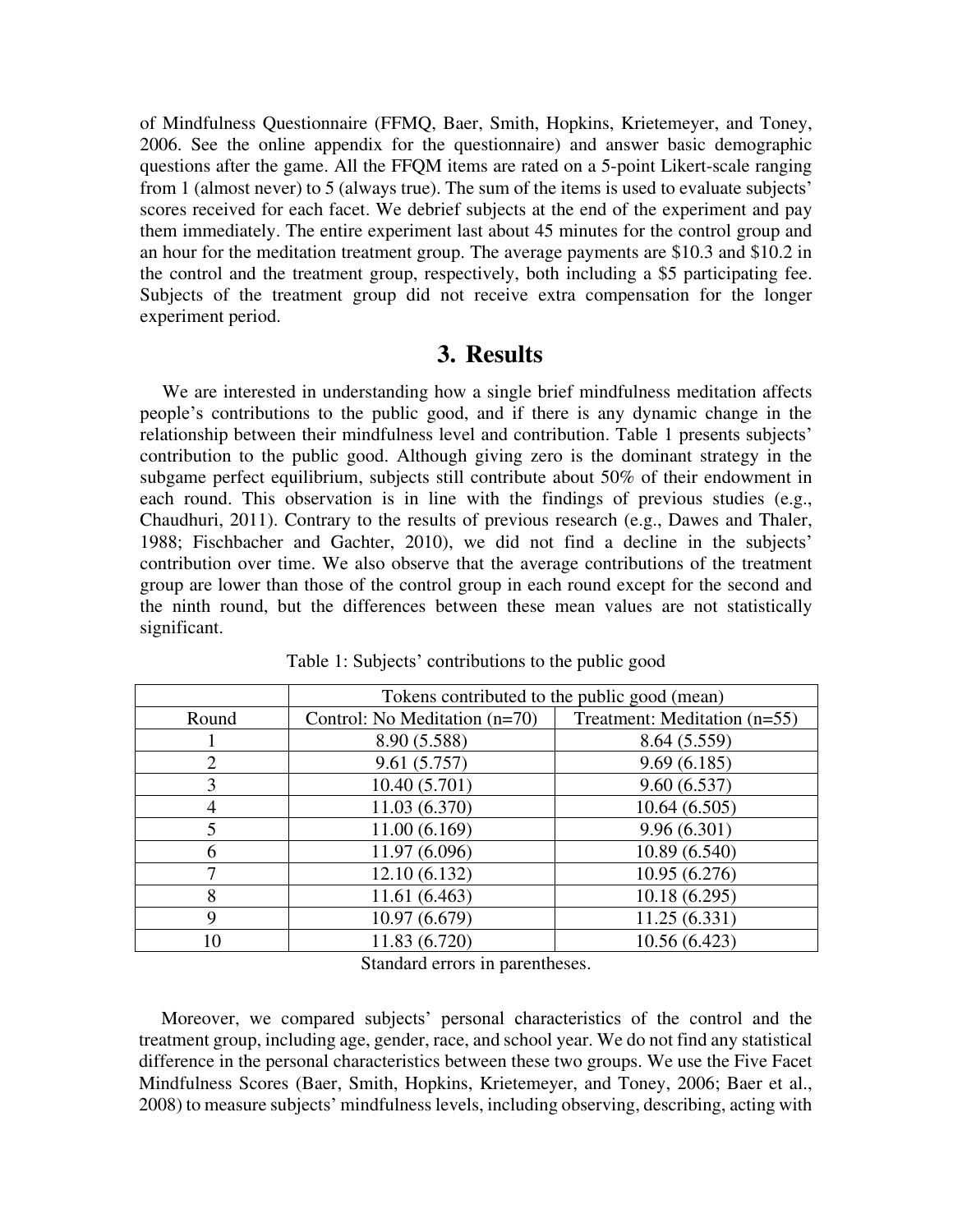awareness, non-reactivity to inner experience, and non-judging of inner experience. *Observing* refers to recognizing and honoring one's internal and external emotions, experiences, and sensations. *Describing* refers to using words to describe feelings, thoughts, and experiences. *Acting with awareness (acting)* refers to being aware of one's actions and attending to the present moment, which is the opposite of "automatic pilot" behaviors. *Nonjudging of inner experience (non-judging)* refers to accepting one's internal thoughts and feelings in a non-judgmental way. *Non-reactivity to inner experience (non-reactivity)* refers to letting one's internal emotions and experiences come and go without being overtaken by them. There is no statistical difference in the five facet mindfulness scores between the two groups, except that the mean value of the acting factor of the control group is slightly higher than that of the treatment group  $(26.73-24.56=2.17, p<0.1)$ . These statistics are reported in the online appendix.

To better understand how mindfulness dynamically influences individual decisions in the public goods contribution game, we run Tobit regressions to examine the effects of the five mindfulness factors on subjects' contributions in the first and last round of the game. Table 2 presents the regression results of various model specifications with and without subject characteristics as the control variables. Model 1 and 2 use the first round's contribution as the dependent variable. Model 3 and 4 use the last round's contribution as the dependent variable, with the standard errors clustered at the group level. Our results show that the *observing* facet plays a positive role in increasing subjects' contributions at the beginning of the game. Holding everything else constant, each unit of increase in the observing facet leads to a 0.263-0.267 increase in one's contribution to the public good in the first round of the game. These coefficients are significant at the 5% level. We do not observe any other mindfulness factors or personal characteristics has a significant influence on one's contribution in the first round. We observe that the channel of how mindfulness affects the individuals' contribution changes over time as the experiment proceeds. In the last round of the game, only the *non-reactivity* factor weakly influences subjects' contributions in the regression model controlling for all personal characteristics. Each unit of increase in the *non-reactivity* facet causes a 0.407 decrease in the contribution to public good, holding everything else equal. We do not observe any personal characteristics has a significant impact on the individuals' decisions in the last round. We also conducted Tobit regressions with an interaction term of the *treatment* and *observing* variables. We did not find any statistically significant coefficient of this interaction term. We report these regression results in the online appendix.

One possible explanation of the positive relationship between individuals' *observing* facet and their contribution is that people increase their contributions out of an augmented awareness of the positive externalities associated with the public good. The seemingly counterintuitive negative relationship between the *non-reactivity* facet and subjects' contribution may result from the subjects' increased understanding of the game. According to Andreoni (1995), an improved comprehension of the public goods game decreases the individual contribution level since people's contributions are partially linked to confusion. A higher score of the non-reactivity facet implies a higher ability to obtain the clarity of mind and detach from negative thoughts and emotions, which leads to a better understanding of the game.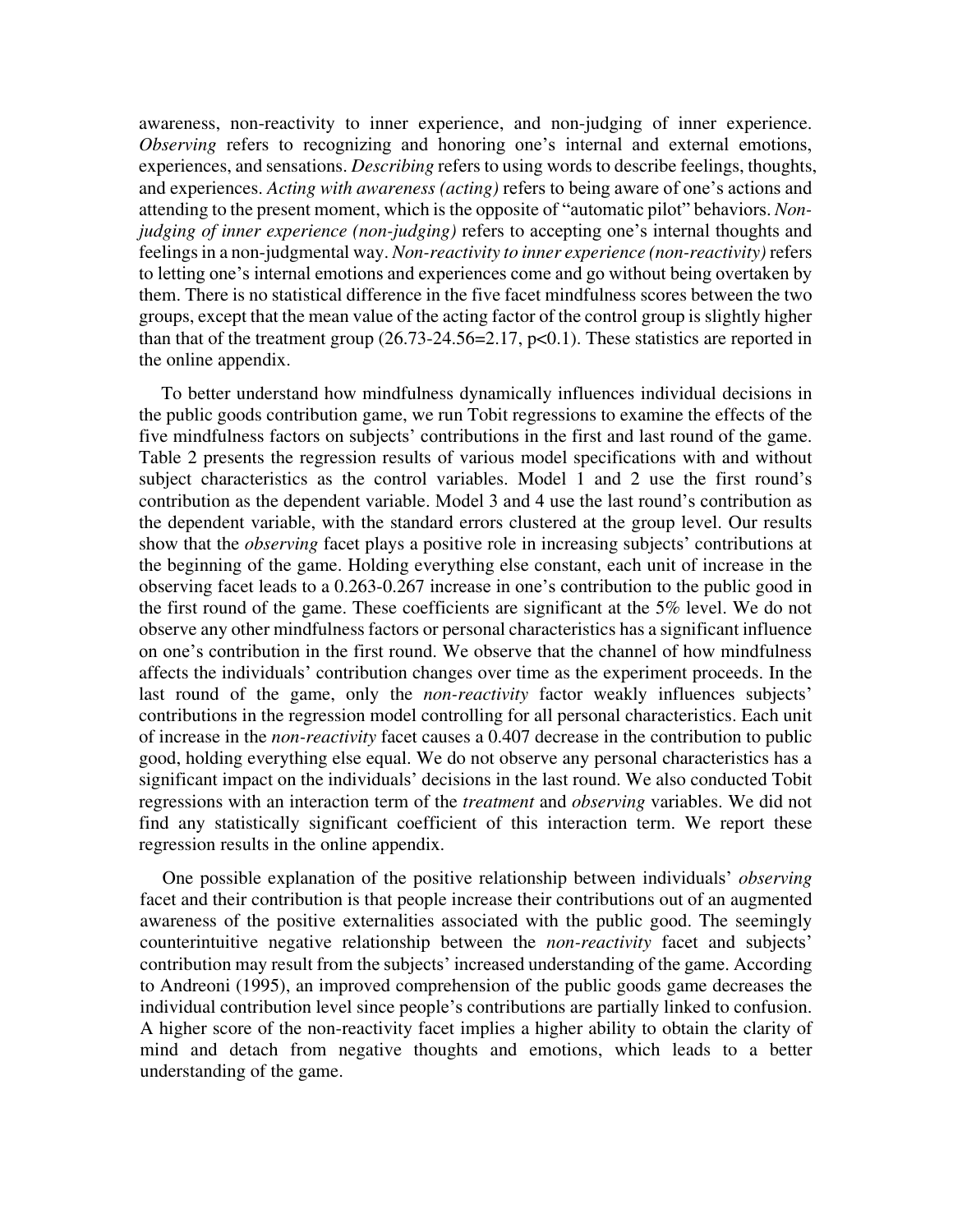| Dependent variable (Y)                 | First round    |                              | Last round      |              |  |
|----------------------------------------|----------------|------------------------------|-----------------|--------------|--|
|                                        | (1)            | (2)                          | (3)             | (4)          |  |
| Treatment                              | $-0.667$       | $-0.683$                     | $-1.542$        | $-1.180$     |  |
|                                        | (1.107)        | (1.087)                      | (1.721)         | (1.797)      |  |
| Observing                              | $0.263**$      | $0.267**$                    | 0.268           | 0.181        |  |
|                                        | (0.127)        | (0.126)                      | (0.188)         | (0.166)      |  |
| Describing                             | 0.0846         | 0.0723                       | 0.154           | 0.133        |  |
|                                        | (0.122)        | (0.121)                      | (0.171)         | (0.144)      |  |
| Acting                                 | $-0.145$       | $-0.0911$                    | $-0.0809$       | 0.0753       |  |
|                                        | (0.114)        | (0.117)                      | (0.177)         | (0.195)      |  |
| Non-judging                            | $-0.0251$      | $-0.0610$                    | 0.0930          | 0.0372       |  |
|                                        | (0.0857)       | (0.0845)                     | (0.133)         | (0.131)      |  |
| Non-reactivity                         | 0.0758         | $-0.0902$                    | $-0.306$        | $-0.407*$    |  |
|                                        | (0.140)        | (0.149)                      | (0.208)         | (0.236)      |  |
| White                                  | N <sub>o</sub> | Yes                          | N <sub>o</sub>  | Yes          |  |
| Male                                   | N <sub>o</sub> | Yes                          | N <sub>o</sub>  | Yes          |  |
| Age                                    | N <sub>o</sub> | Yes                          | N <sub>o</sub>  | Yes          |  |
| School year                            | N <sub>o</sub> | Yes                          | N <sub>o</sub>  | Yes          |  |
| Constant                               | 2.188          | 3.691                        | 7.657           | 0.849        |  |
|                                        | (4.259)        | (4.230)                      | (5.584)         | (1.616)      |  |
| Sigma                                  | 5.897***       | $5.614***$                   | 8.377***        | 8.123***     |  |
|                                        | (0.405)        | (0.386)                      | (0.629)         | (0.630)      |  |
| Observations                           | 125            | 124                          | 125             | 124          |  |
| $\bullet$<br>$\mathbf{1}$ $\mathbf{1}$ | $\cdot$ 1      | أأمله مله مله<br>$0.01$ $Wb$ | $0.05 \times 1$ | $\mathbf{A}$ |  |

Table 2: Subject's contribution in the first and last round

Standard errors in parentheses. \*\*\*  $p<0.01$ , \*\*  $p<0.05$ , \*  $p<0.1$ 

Furthermore, we analyze how each of the five mindfulness factors affects people's overall contributions to the public good. We run Tobit regressions using subject's total contribution in all ten rounds as the dependent variable. For robustness check, we categorize the contributions into quartiles and conduct ordered-logit regressions. We cluster the standard errors at the group level in all regressions. Model 1 and 2 in Table 3 present the Tobit regression results, and Model 3 and 4 present the marginal effects of the ordered-logit regression. Our results show that the *observing* facet is positively related to one's contribution to the public good. A one-point increase in one's *observing* facet score is associated with 1.771 more tokens contributed to the public good. This coefficient is statistically significant at the 10% level. However, once we factor in personal characteristics, all the coefficients become insignificant. We discover similar results when using quartiles of the overall contribution as the dependent variable. The *observing* facet is positively associated with the likelihood of an individual's contribution placing in a higher quantile, but this result is statistically insignificant in Model 3 and 4. We also find personal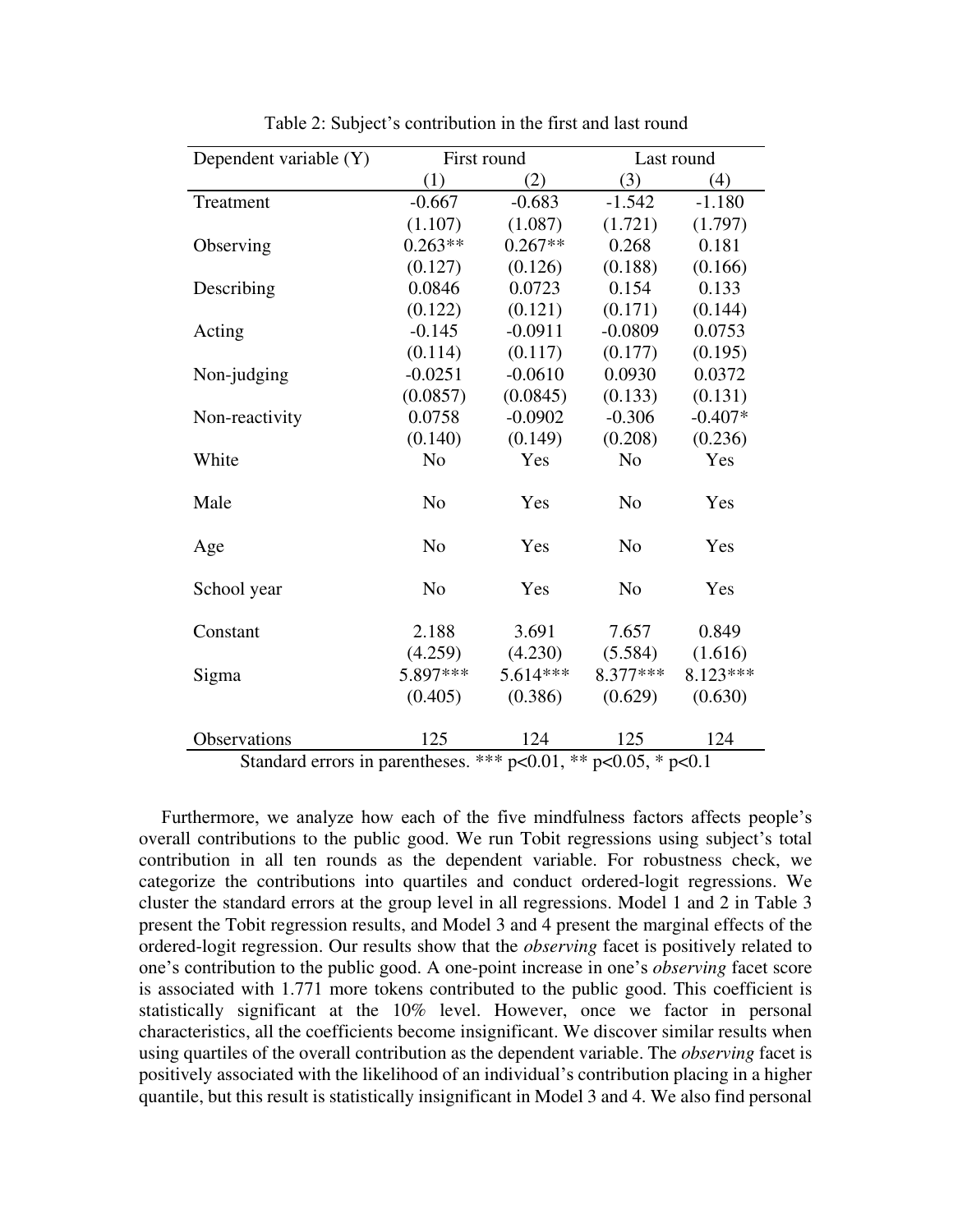characteristics such as race and gender influence subjects' contributions in Model 4. We included an interaction term of the *treatment* and *observing* variables in all the model specifications. We did not find any statistically significant coefficients of this interaction term. These regression results are presented in the online appendix.

| Dependent variable (Y) | Amount         |            | Quantile       |             |  |
|------------------------|----------------|------------|----------------|-------------|--|
|                        | (1)            | (2)        | (3)            | (4)         |  |
| Treatment              | $-9.424$       | $-9.761$   | $-0.274$       | $-0.393$    |  |
|                        | (11.28)        | (12.41)    | (0.428)        | (0.547)     |  |
| Observing              | $1.771*$       | 1.573      | 0.0682         | 0.0647      |  |
|                        | (1.031)        | (1.069)    | (0.0439)       | (0.0499)    |  |
| Describing             | 0.554          | 0.534      | 0.00336        | 0.00433     |  |
|                        | (0.958)        | (0.821)    | (0.0377)       | (0.0363)    |  |
| Acting                 | $-0.861$       | $-0.0195$  | $-0.0112$      | 0.0359      |  |
|                        | (0.919)        | (0.940)    | (0.0377)       | (0.0393)    |  |
| Non-judging            | $-0.190$       | $-0.533$   | 0.00361        | $-0.0152$   |  |
|                        | (0.737)        | (0.646)    | (0.0345)       | (0.0309)    |  |
| Non-reactivity         | 0.623          | $-0.286$   | 0.0114         | $-0.0420$   |  |
|                        | (1.045)        | (1.269)    | (0.0458)       | (0.0595)    |  |
| White                  | N <sub>o</sub> | $-16.05**$ | N <sub>o</sub> | $-0.874***$ |  |
|                        |                | (6.841)    |                | (0.335)     |  |
| Male                   | N <sub>o</sub> | 16.10      | N <sub>o</sub> | $0.910*$    |  |
|                        |                | (9.733)    |                | (0.487)     |  |
| Age                    | N <sub>0</sub> | Yes        | N <sub>0</sub> | Yes         |  |
| School year            | N <sub>o</sub> | Yes        | N <sub>o</sub> | Yes         |  |
| Constant               | 58.84          | $75.23**$  |                |             |  |
|                        | (39.58)        | (37.31)    |                |             |  |
| Sigma                  | 45.88***       | 44.25***   | 2.966*         | 2.265       |  |
|                        | (3.095)        | (3.412)    | (1.543)        | (1.601)     |  |
| Observations           | 125            | 124        | 125            | 124         |  |

Table 3: Subject's total contribution to the public good

Robust standard errors in parentheses. \*\*\*  $p<0.01$ , \*\*  $p<0.05$ , \*  $p<0.1$ 

### **4. Concluding remarks**

The focus of this study is to examine the impact of a single brief mindfulness practice on the individuals' contribution to public goods. Further research is needed to investigate the effects of mid and long-term mindfulness practices on individuals' meta-cognitive skills associated with their economic decisions. Future research should also incorporate other measurements of individual heterogeneity such as personality traits, altruism levels, and ability/competence levels in order to produce a complete picture of how mindfulness interacts with other psychological features in influencing people's economic behaviors.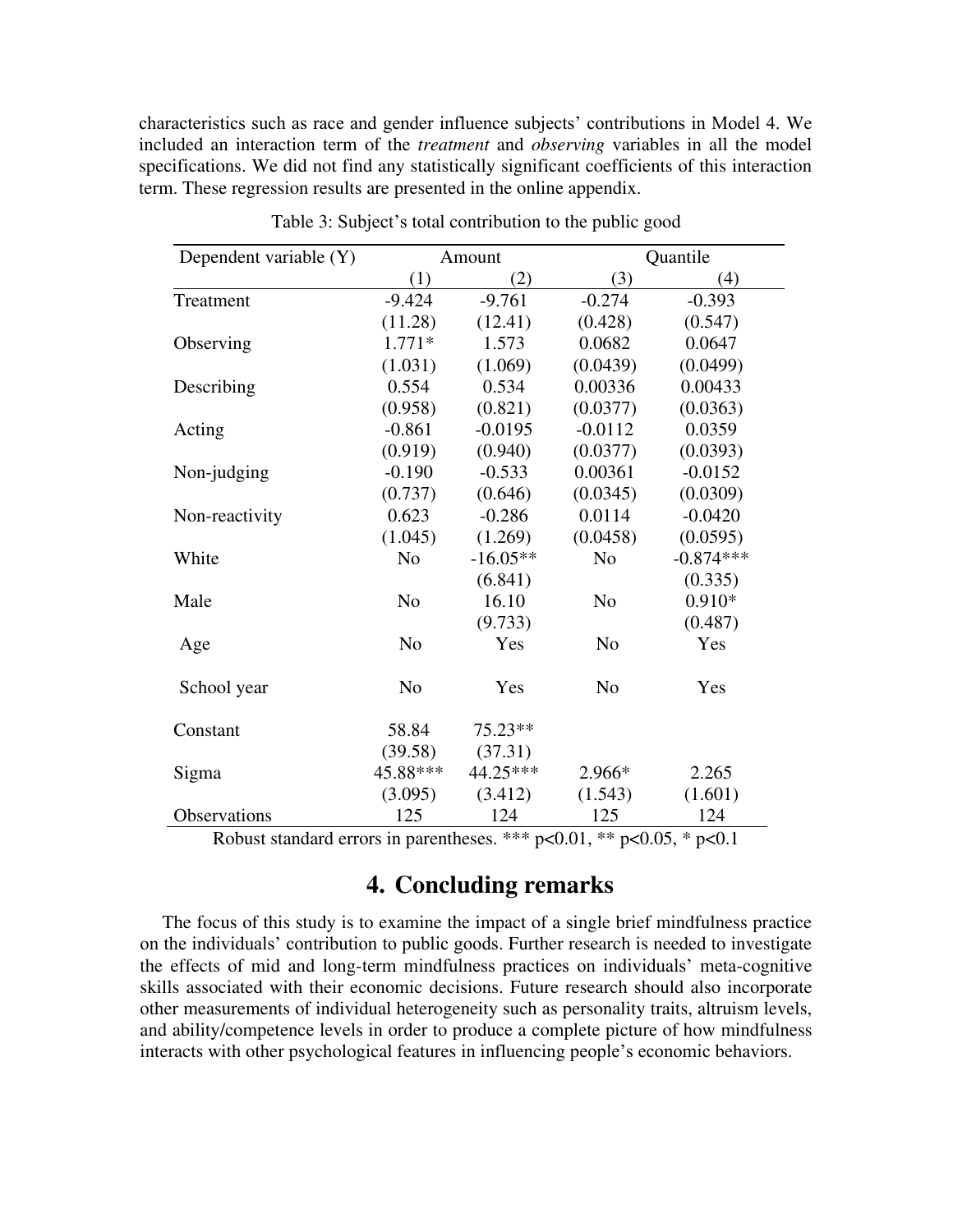#### **References**

Andreoni, J., (1995). Cooperation in Public-Goods Experiments: Kindness or Confusion? *American Economic Review*, 85(4), 891–904.

Arch J. J., Craske M. G. (2006). Mechanisms of Mindfulness: Emotion Regulation Following A Focused Breathing Induction. *Behaviour Research and Therapy*, *44*(12), 1849–1858.

Ashar, Y. K., Andrews-Hanna, J. R., Yarkoni, T., Sills, J., Halifax, J., Dimidjian, S., & Wager, T. D. (2016). Effects of Compassion Meditation on A Psychological Model of Charitable Donation. *Emotion*, 16(5), 691.

Baer, R. A., Smith, G. T., Hopkins, J., Krietemeyer, J., & Toney, L., (2006). Using Selfreport Assessment Methods to Explore Facets of Mindfulness. *Assessment*, 13, 27- 45.

Baer, R. A., Smith, G. T., Lykins, E., Button, D., Krietemeyer, J., Sauer, S., & Williams, J. M. G. (2008). Construct Validity of the Five Facet Mindfulness Questionnaire in Meditating and Nonmeditating Samples. *Assessment*, *15*(3), 329-342.

Berry, D. R., Cairo, A. H., Goodman, R. J., Quaglia, J. T., Green, J. D., & Brown, K. W. (2018). Mindfulness Increases Prosocial Responses toward Ostracized Strangers Through Empathic Concern. *Journal of Experimental Psychology: General*, *147*(1), 93.

Berry, H. (2020). Does Mindfulness Training Without Explicit Ethics-Based Instruction Promote Prosocial Behaviors? A Meta-Analysis. *Personality & Social Psychology Bulletin, 46*(8), 014616721990041–014616721991269.

Boellinghaus, I., Jones, F. W., & Hutton, J. (2014). The Role of Mindfulness and Loving-Kindness Meditation in Cultivating Self-Compassion and Other-Focused Concern in Health Care Professionals. *Mindfulness*, *5*(2), 129-138.

Brown, K. W., & Ryan, R. M. (2003). The Benefits of Being Present: Mindfulness and Its Role in Psychological Well-Being. *Journal of Personality and Social Psychology*, *84*(4), 822.

Chaudhuri, A., (2011). Sustaining Cooperation in Laboratory Public Goods Experiments: A Selective Survey of the Literature. *Experimental Economics*, 14(1), 47-83.

Chambers, R., Gullone, E., & Allen, N. B. (2009). Mindful Emotion Regulation: An Integrative Review. *Clinical Psychology Review*, *29*(6), 560-572.

Chen, S., & Jordan, C. H. (2020). Incorporating Ethics into Brief Mindfulness Practice: Effects on Well-Being and Prosocial Behavior. *Mindfulness*, 11, 18-29.

Collier, W. G., & Shi, X. (2020). Mindfulness, Meditation, and Belief in Free Will/Determinism. *Psychological Reports*, *123*(5), 1724-1752.

Condon, P., Desbordes, G., Miller, W. B., & DeSteno, D. (2013). Meditation Increases Compassionate Responses to Suffering. *Psychological Science, 24*(10), 2125–2127.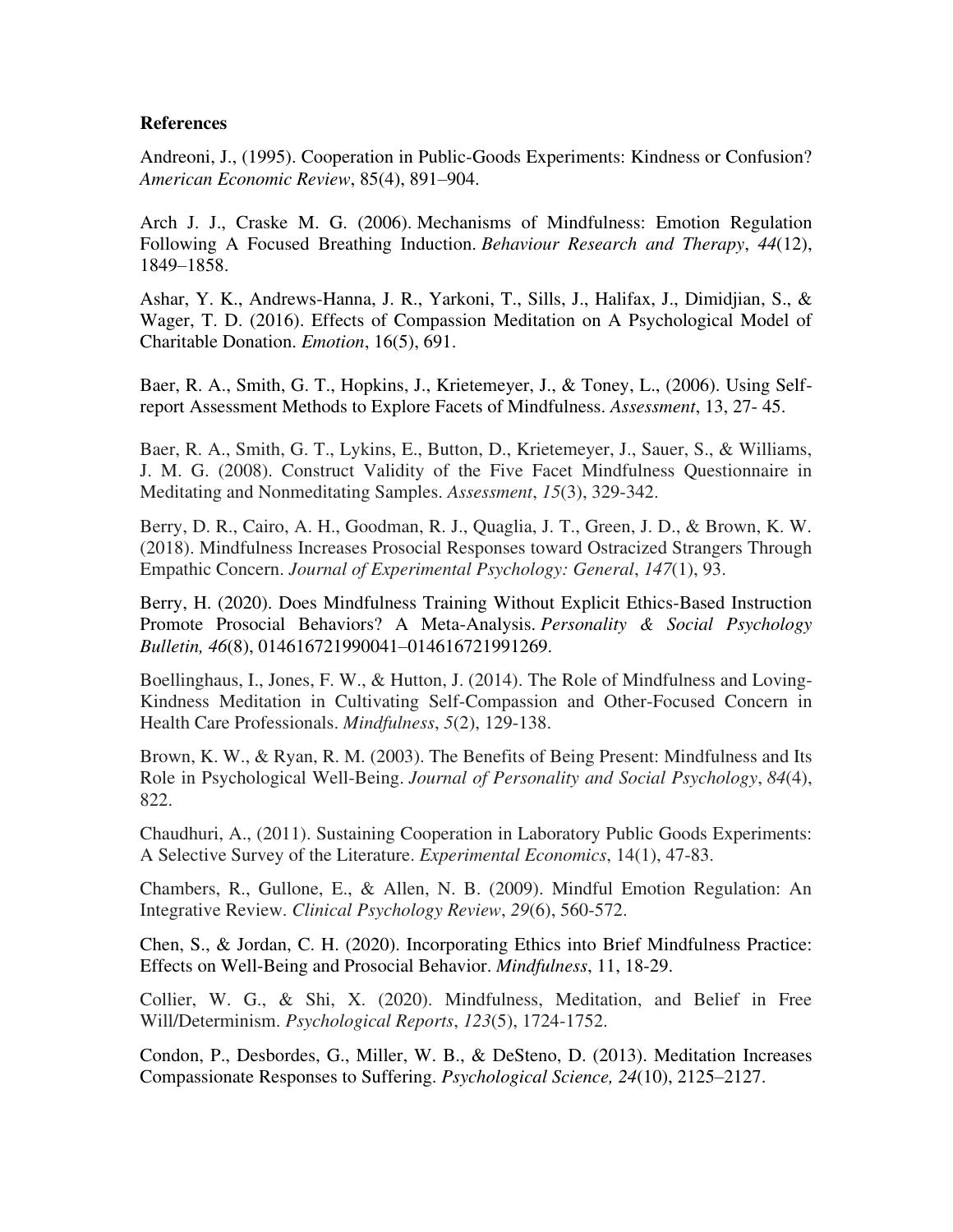Dawes, R. M. and Thaler, R. H., (1988). Anomalies: Cooperation, *Journal of Economic Perspectives*, 2, 187-197.

DeAngelo, G., Lang, H., and McCannon, B., (2016). Do Psychological Traits Explain Differences in Free Riding? Working Paper, 28, 41.

Drouvelis, M., Metcalfe, R., & Powdthavee, N. (2015). Can Priming Cooperation Increase Public Good Contributions? *Theory and Decision*, 79(3), 479-492.

Erisman S. M., Roemer L. (2011). A Preliminary Investigation of the Effects of Experimentally-induced Mindfulness on Emotional Responding to Film Clips. *Emotion*, 10, 72–82.

Finkelstein-Fox, L., Park, C. L., & Riley, K. E. (2019). Mindfulness' Effects on Stress, Coping, and Mood: A Daily Diary Goodness-of-fit Study. *Emotion*, *19*(6), 1002.

Fischbacher, Urs. (2007). z-Tree: Zurich Toolbox for Ready-Made Economic Experiments. *Experimental Economics*, Springer. Economic Science Association, 10(2), 171-178.

Fischbacher, U., & Gachter, S. (2010). Social Preferences, Beliefs, and the Dynamics of Free Riding in Public Goods Experiments. *American Economic Review*, *100*(1), 541-56.

Gächter, S., Renner, E., & Sefton, M. (2008). The Long-Run Benefits of Punishment. *Science*, 322(5907), 1510-1510.

Harrison, G. W., and Rutström, E. E. (2008). Experimental Evidence on the Existence of Hypothetical Bias in Value Elicitation Methods. *Handbook of Experimental Economics Results*, 1, 752-767.

Ilies, I. A., Egan, H., & Mantzios, M. (2019). Comparing State Anxiety and Mindfulness Between Mindfulness and Loving-kindness Meditation Whilst Controlling for the Effect of Altruism and Boredom. *Current Issues in Personality Psychology*, *7*(2), 109-119.

Isaac, R. M., Walker, J. M., & Williams, A. W. (1994). Group Size and the Voluntary Provision of Public Goods: Experimental Evidence Utilizing Large Groups. *Journal of Public Economics*, 54(1), 1-36.

Johnson, S., Gur, R. M., David, Z., and Currier, E. (2015). One-Session Mindfulness Meditation: A Randomized Controlled Study of Effects on Cognition and Mood. *Mindfulness*, *6*(1), 88–98.

Kabat-Zinn, J. (1994). Wherever You Go, There You Are. New York: Hyperion.

Kurzban, R., & Houser, D. (2001). Individual Differences in Cooperation in A Circular Public Goods Game. *European Journal of Personality*, 15(S1), S37-S52.

Langer, E. J., & Moldoveanu, M. (2000). Mindfulness Research and the Future. *Journal of Social Issues*, *56*(1), 129-139.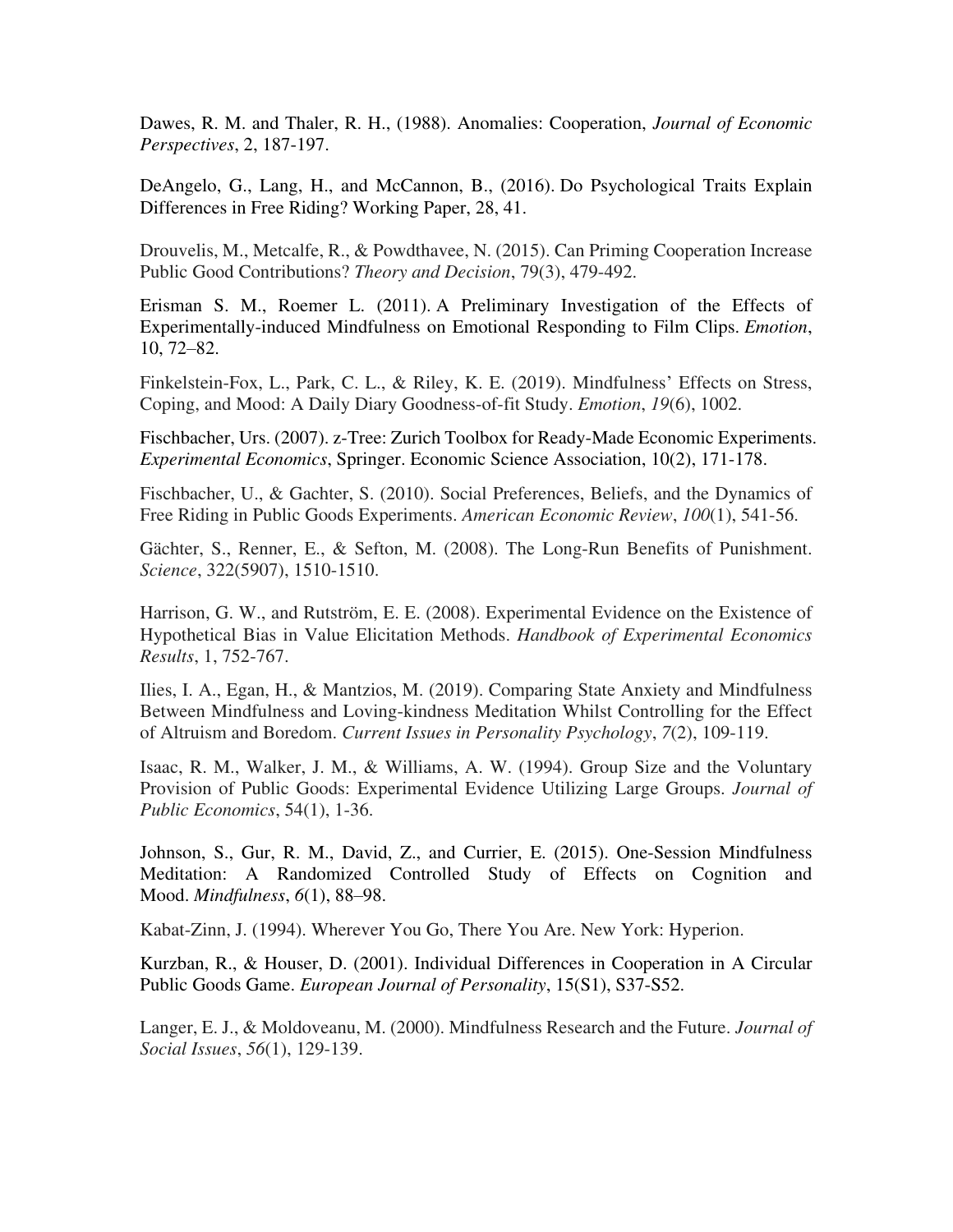Larson, M. J., Steffen, P. R., and Primosch, M. (2013). The Impact of a Brief Mindfulness Meditation Intervention on Cognitive Control and Error-related Performance Monitoring. *Frontiers in Human Neuroscience, 7*, 308–308.

Leiberg, S., Klimecki, O., & Singer, T. (2011). Short-Term Compassion Training Increases Prosocial Behavior in A Newly Developed Prosocial Game. *PloS One*, *6*(3), e17798.

Lim, D., Condon, P., & DeSteno, D. (2015). Mindfulness and Compassion: An Examination of Mechanism and Scalability. *PLoS One, 10*(2), 1–8.

Luberto, C. M., Shinday, N., Song, R., Philpotts, L. L., Park, E. R., Fricchione, G. L., & Yeh, G. Y. (2018). A Systematic Review and Meta-Analysis of the Effects of Meditation on Empathy, Compassion, and Prosocial Behaviors. *Mindfulness*, *9*(3), 708-724.

Murphy, J. J., Allen, P. G., Stevens, T. H., and Weatherhead, D. (2005). A Meta-Analysis of Hypothetical Bias in Stated Preference Valuation. *Environmental and Resource Economics*, 30(3), 313-325.

Perugini, M., Tan, J. H., & Zizzo, D. J. (2005). Which Is the More Predictable Gender? Public Good Contribution and Personality. *Economic Issues*, 15(1), 83‐110.

Ridderinkhof, A., de Bruin, E. I., Brummelman, E., & Bögels, S. M. (2017). Does Mindfulness Meditation Increase Empathy? An Experiment. *Self and Identity, 1*(19), 251– 269.

Ryan, R. M., & Deci, E. L. (2000). The Darker and Brighter Sides of Human Existence: Basic Psychological Needs as A Unifying Concept. *Psychological Inquiry*, *11*(4), 319-338.

Stoddard, B. V. (2015). Probabilistic Production of a Public Good. *Economics Bulletin*, 35(1), 37-52.

Van Dam, van Vugt. (2017). Mind the Hype: A Critical Evaluation and Prescriptive Agenda for Research on Mindfulness and Meditation. *Perspectives on Psychological Science*, *13*(1), 36–61.

Vlaev, I. (2012). How Different Are Real and Hypothetical Decisions? Overestimation, Contrast and Assimilation in Social Interaction. *Journal of Economic Psychology*, 33(5), 963-972.

Volk, S., Thöni, C., & Ruigrok, W. (2011). Personality, Personal Values and Cooperation Preferences in Public Goods Games: A Longitudinal Study. *Personality and Individual Differences*, 50(6), 810-815.

Volk, S., Thöni, C. and Ruigrok, W., (2012). Temporal Stability and Psychological Foundations of Cooperation Preferences. *Journal of Economic Behavior and Organization*, 81, 664–676.

Wallmark, E., Safarzadeh, K., Daukantaitė, D., & Maddux, R. E. (2013). Promoting Altruism through Meditation: An 8-week Randomized Controlled Pilot Study. *Mindfulness*, *4*(3), 223-234.